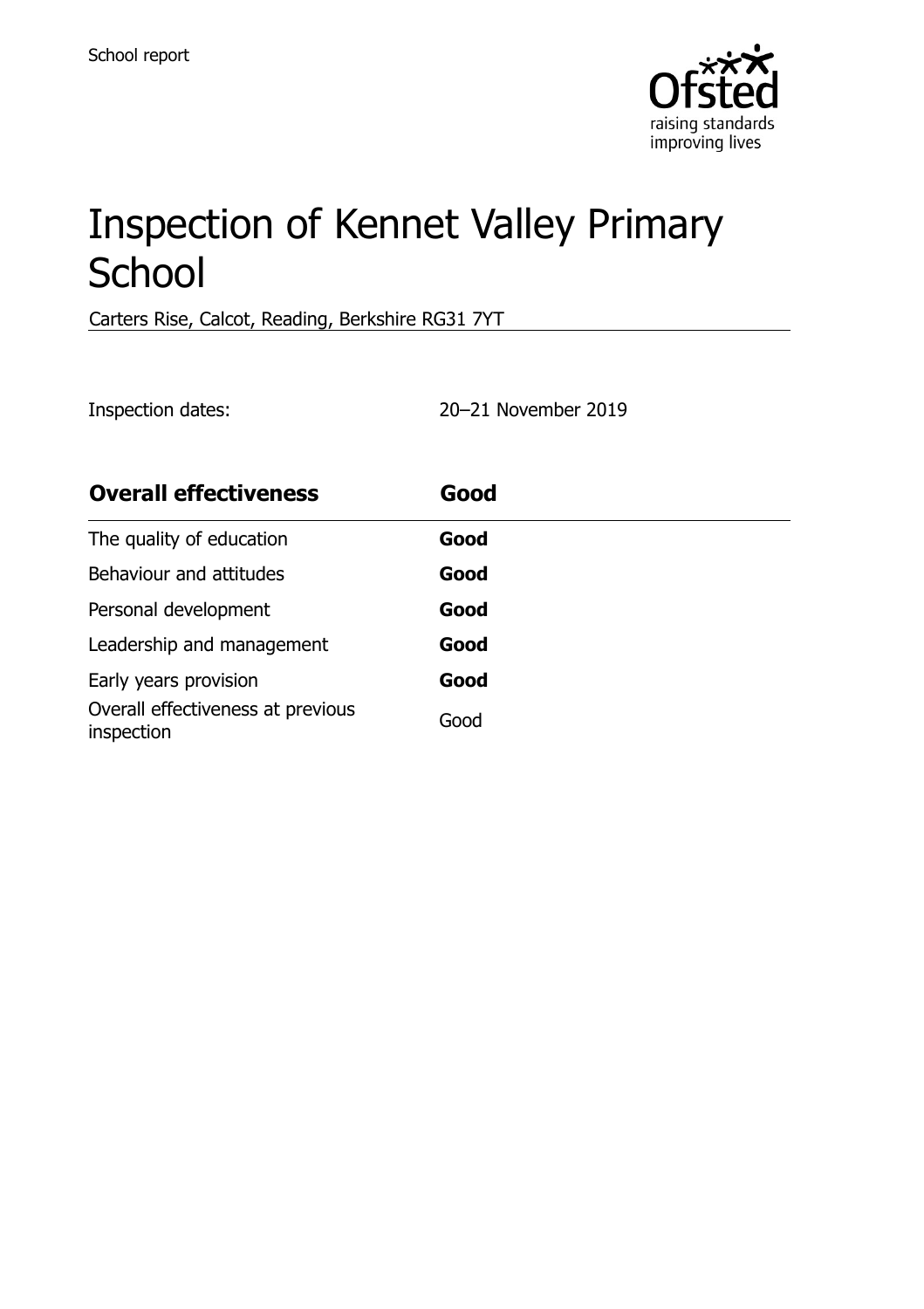

## **What is it like to attend this school?**

Pupils are happy in this school and enjoy learning. Teachers make lessons interesting and help pupils to do well. Pupils described the school as 'awesome' and 'tremendous'. Pupils feel safe and most parents and carers agree.

Teachers encourage pupils to aim high and expect much from pupils in their learning and their broader development. As one parent explained, 'The teachers have been fantastic in helping my son grow in confidence academically and personally.' Leaders have high expectations for pupils across the curriculum. Pupils are extending their knowledge and understanding because leaders have planned a curriculum that deepens pupils' thinking in most subjects.

Pupils behave well at all times of the day and in different parts of the school. They receive good support to help them manage their own feelings and behaviour. Pupils say that bullying is rare. If there are any incidents of bullying, staff deal with them well.

Pupils told us that they are helped to learn how to be responsible and thoughtful young people. For example, pupils develop good leadership skills when taking on the role of a sports leader. They said they know that they must act out the school's values, such as respect and care.

### **What does the school do well and what does it need to do better?**

In the past, the curriculum and teaching did not enable pupils to achieve well and gain a good grounding in a range of subjects. Staff now work effectively to deliver the ambitious curriculum that leaders have designed. Teachers provide the right balance of support and challenge for all pupils in different subjects. As a result, pupils learn subject content well. There is some very minor variation in the implementation of the curriculum, but this is improving quickly.

Pupils do well in reading, writing and mathematics. They deepen their knowledge and understanding in a range of subjects because leaders have planned the curriculum systematically. This builds pupils' knowledge and skills well and prepares them for secondary school, filling any gaps they may have. These have arisen from historic weaknesses in teaching, which are now being addressed effectively. Pupils' writing is adventurous, using interesting vocabulary to make it exciting. In mathematics, pupils justify their thinking clearly. They apply their knowledge to solve complex mathematical problems.

The teaching of reading is effective and begins at the start of Reception. Teachers make thorough checks on the sounds that children know. They use this information to plan carefully what to teach next. Children in the early years use their phonics skills to read unfamiliar words accurately. They can remember 'tricky' words. The books pupils read match the letters and sounds that they have learned.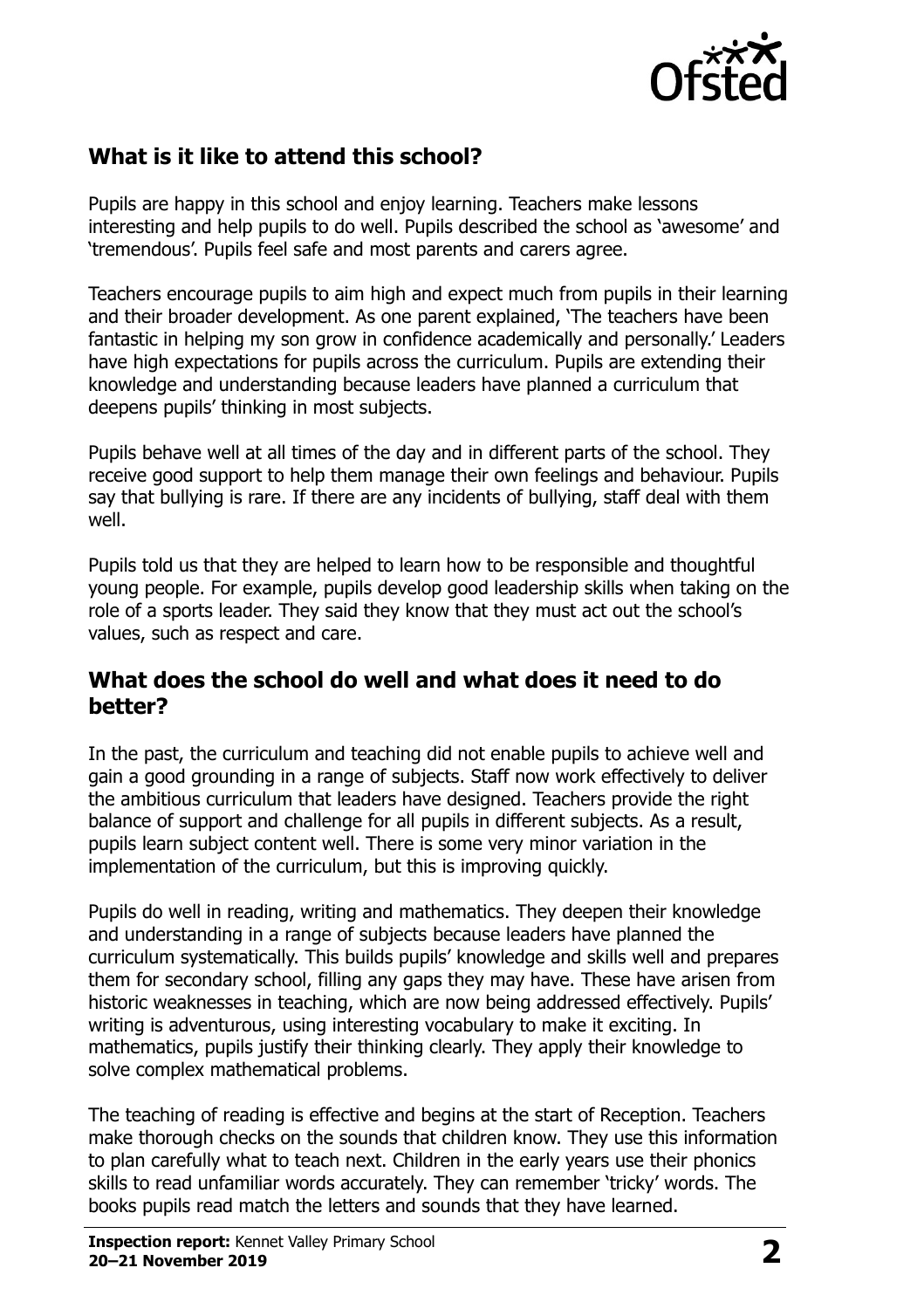

Consequently, pupils quickly gain the knowledge and skills that they need to become fluent readers. Older pupils answer difficult questions accurately about what they have read. They find and use information from the text to explain their thinking clearly.

Pupils use their time wisely in lessons. If a pupil loses concentration, a quick reminder is all that is needed to get them back on track. This is because relationships between staff and pupils are very strong.

Pupils' personal development is planned well. Pupils like, and take seriously, the responsibilities that they undertake. Their personal qualities are strengthened through the subjects that they learn, including the personal, health, social and emotional curriculum. Pupils learn about healthy eating and the importance of exercise. They communicate well with one another in lessons. Pupils are encouraged to not be put off by mistakes but to learn from them.

Pupils with special educational needs and/or disabilities (SEND) achieve well. The special educational needs coordinator (SENCo) skilfully plans their learning. Staff make sure that pupils' needs from different groups, including those who are disadvantaged, are fully met. Pupils with SEND learn in ways that help them to use and remember a lot of what they have been taught. For example, teaching assistants frequently remind pupils of learning from previous lessons. This helps pupils to remember more of what they have been taught.

Children in the Reception class are inquisitive and interested in the tasks planned. The leader has developed the curriculum so that it is sequenced to build children's knowledge and understanding well. Consequently, children can count, write and solve problems accurately.

The school is led and managed effectively. Staff are very positive about working at the school. One member of staff said, 'I love it.' Leaders and governors consider staff workload carefully. They reduce unnecessary tasks and provide time for staff to complete work linked to their leadership roles.

## **Safeguarding**

The arrangements for safeguarding are effective.

Pupils' safety is central to all leaders' decisions and actions. Leaders have ensured that all staff have a good knowledge and understanding of the latest safeguarding guidance and procedures. Staff identify and report concerns quickly and appropriately when they arise. Leaders are quick to support families requiring help. They work well with external agencies to ensure that vulnerable pupils and their families get the right sort of help. Governors make sure that school leaders have the required training and that they maintain detailed records on all adults who work in the school.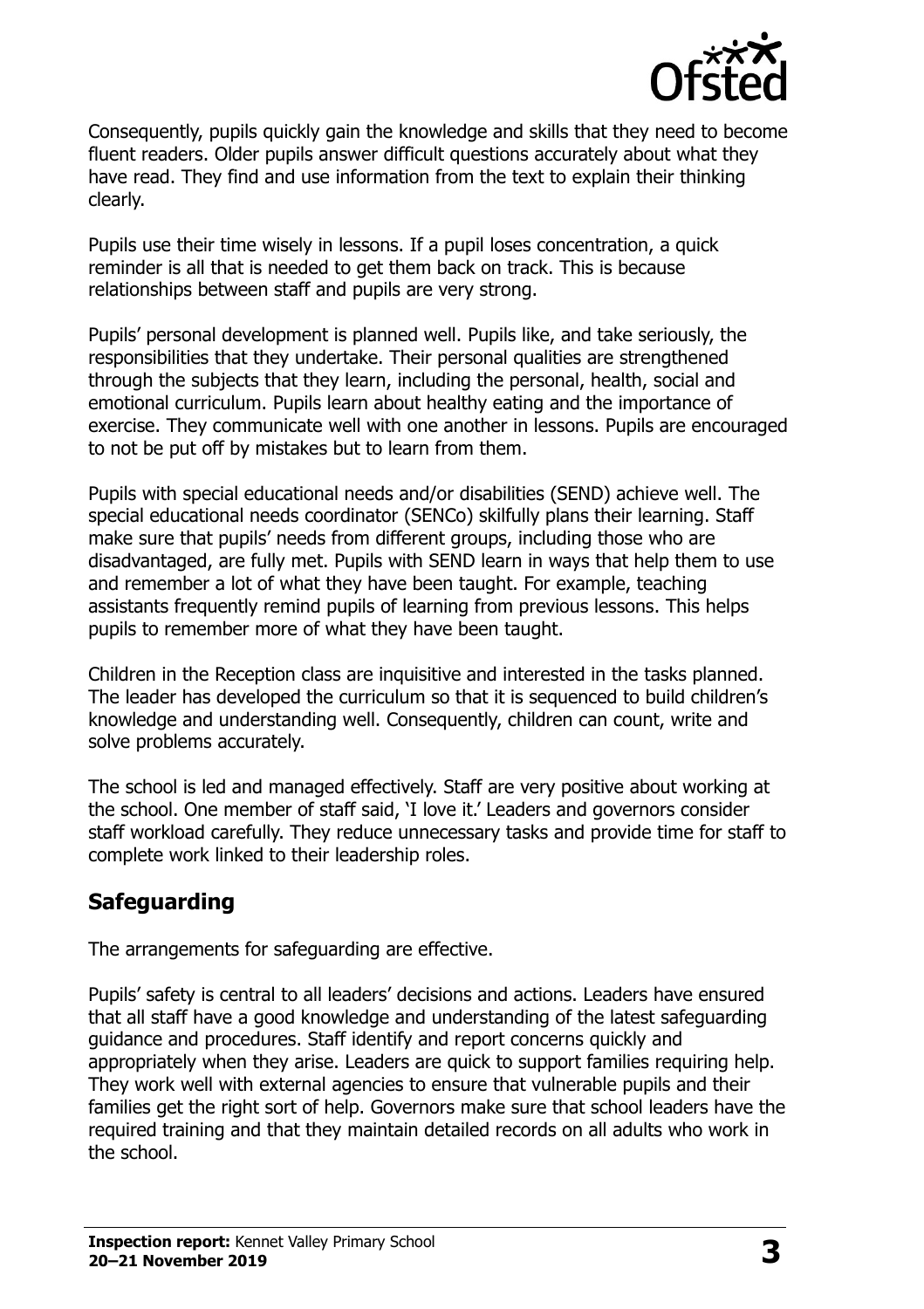

## **What does the school need to do to improve?**

## **(Information for the school and appropriate authority)**

■ Leaders have made significant and important changes to what teachers teach, including how the curriculum is structured. Leaders know that there is more work needed in how teachers implement some aspects of the curriculum. Leaders should ensure that the essential knowledge for every subject is taught carefully and comprehensively.

### **How can I feed back my views?**

You can use [Ofsted Parent View](http://parentview.ofsted.gov.uk/) to give Ofsted your opinion on your child's school, or to find out what other parents and carers think. We use Ofsted Parent View information when deciding which schools to inspect, when to inspect them and as part of their inspection.

The Department for Education has further [guidance](http://www.gov.uk/complain-about-school) on how to complain about a school.

If you're not happy with the inspection or the report, you can [complain to Ofsted.](http://www.gov.uk/complain-ofsted-report)

#### **Further information**

You can search for [published performance information](http://www.compare-school-performance.service.gov.uk/) about the school.

In the report, '[disadvantaged pupils](http://www.gov.uk/guidance/pupil-premium-information-for-schools-and-alternative-provision-settings)' refers to those pupils who attract government pupil premium funding: pupils claiming free school meals at any point in the last six years and pupils in care or who left care through adoption or another formal route.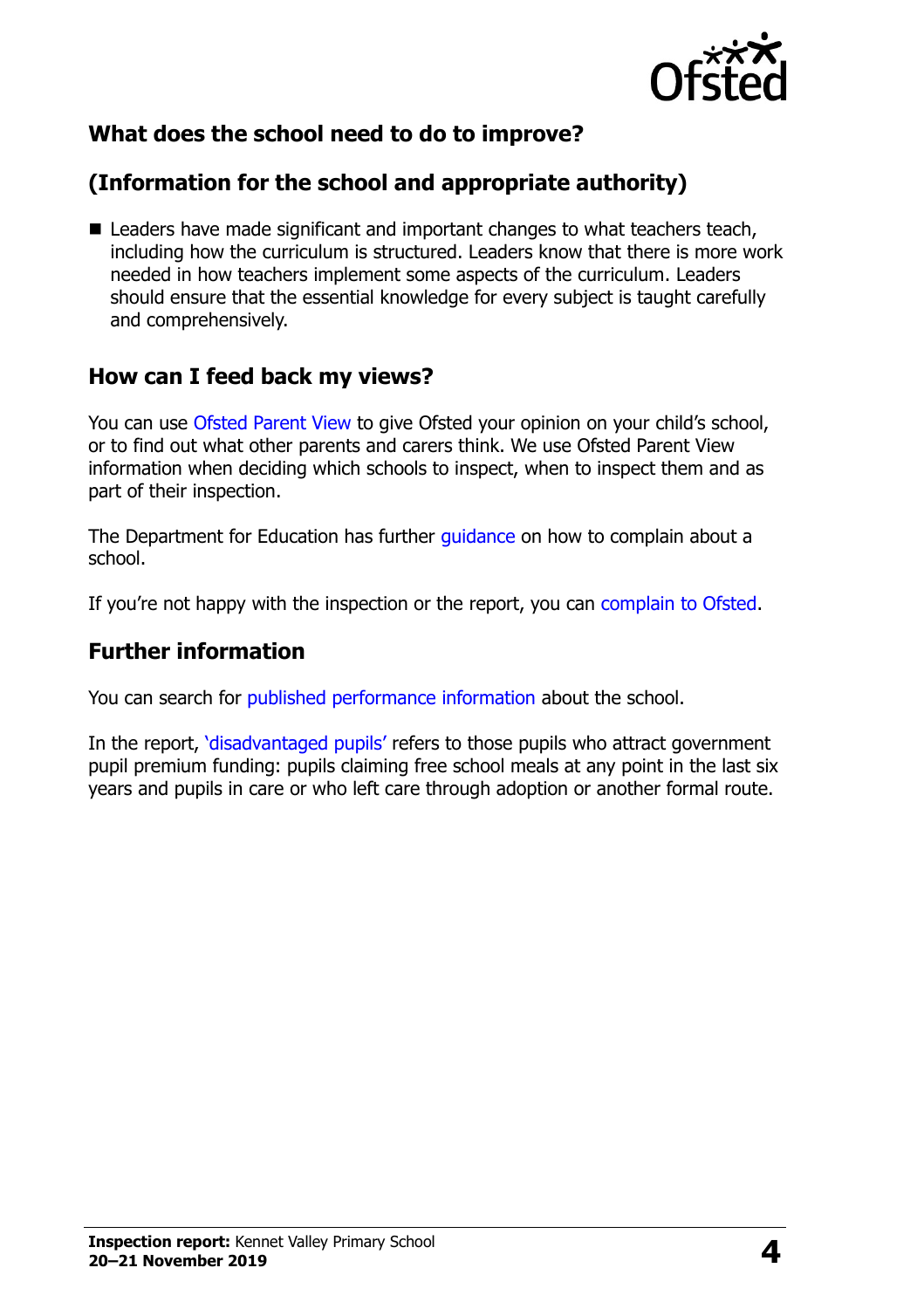

## **School details**

| Unique reference number             | 109898                           |
|-------------------------------------|----------------------------------|
| <b>Local authority</b>              | <b>West Berkshire</b>            |
| <b>Inspection number</b>            | 10111228                         |
| <b>Type of school</b>               | Primary                          |
| <b>School category</b>              | Maintained                       |
| Age range of pupils                 | 4 to 11                          |
| <b>Gender of pupils</b>             | Mixed                            |
| Number of pupils on the school roll | 196                              |
| <b>Appropriate authority</b>        | The governing body               |
| <b>Chair of governing body</b>      | <b>Sharon Goddard</b>            |
| <b>Headteacher</b>                  | Deirdre Devine                   |
| Website                             | www.kennetvalley.w-berks.sch.uk/ |
| Date of previous inspection         | 19-20 April 2016                 |

## **Information about this school**

- The school has experienced some exceptionally challenging circumstances since the last inspection.
- $\blacksquare$  The school has undergone some significant staff changes with nearly three quarters of staff being new to the school in the last two years.
- The deputy headteacher took up his post in September 2017.

## **Information about this inspection**

We carried out this inspection under section 5 of the Education Act 2005.

- We met with the headteacher, the deputy headteacher, members of the governing body including the chair of governors and teaching and non-teaching staff.
- A telephone call was also held with a representative from the local authority.
- The views of parents were sought face-to-face at the end of the school day on the first day of the inspection and through the opinions expressed in Ofsted's parent survey.
- We met with the SENCo and the early years leader.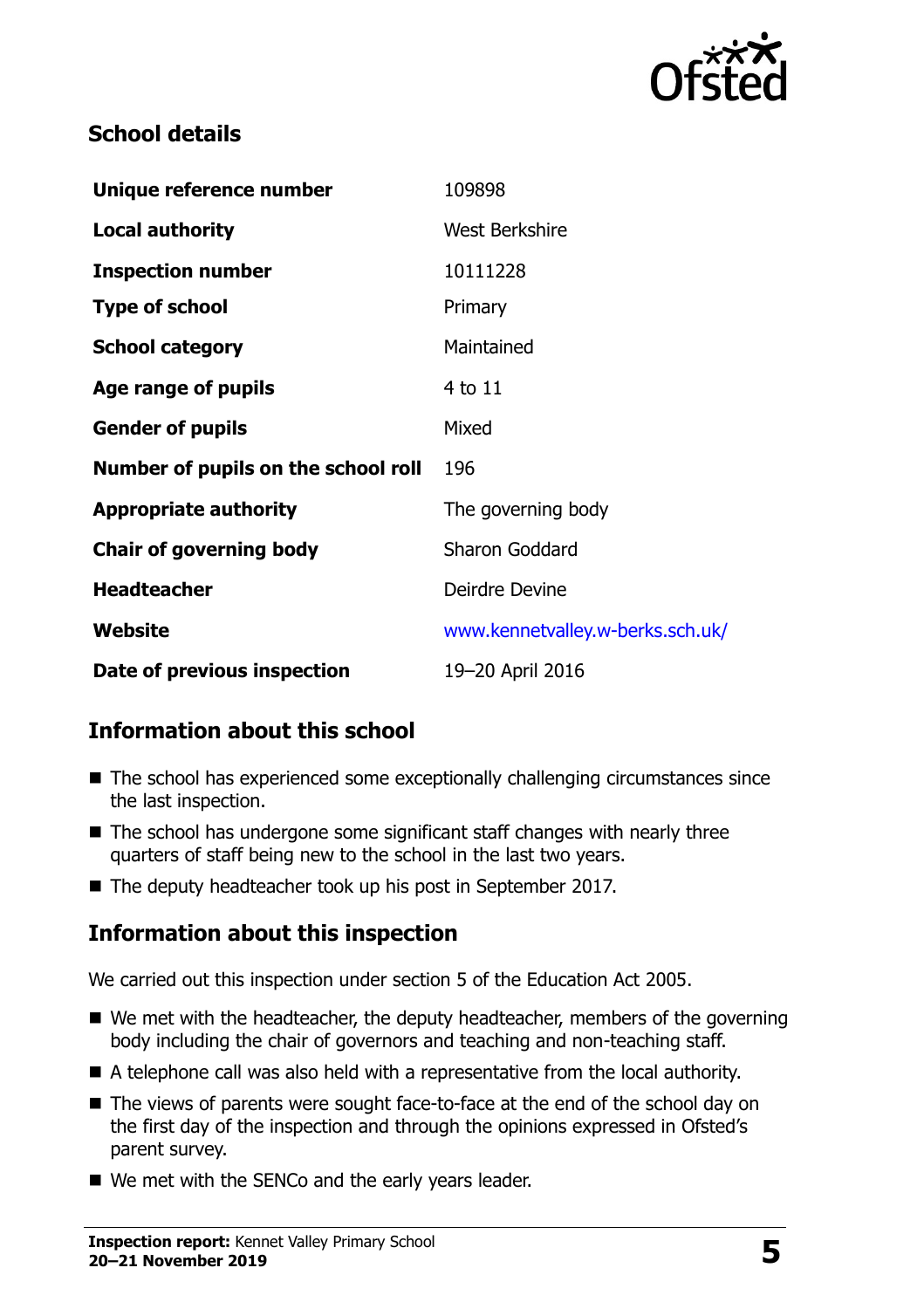

- We examined a range of documents, including curriculum plans, safeguarding records, policies, and attendance and behaviour logs.
- Senior and subject leaders accompanied us on visits to lessons and examined pupils' work and planning documents alongside us.
- We held formal and informal meetings with groups of pupils and observed pupils' behaviour and conduct during lunchtimes and breaktimes.
- We did deep dives in reading, mathematics, physical education and history. This involved talking with subject leaders and teaching staff, talking with pupils and looking at pupils' work. We also visited lessons and listened to pupils' reading.

#### **Inspection team**

Richard Blackmore, lead inspector Ofsted Inspector

Harry Ingham Her Majesty's Inspector